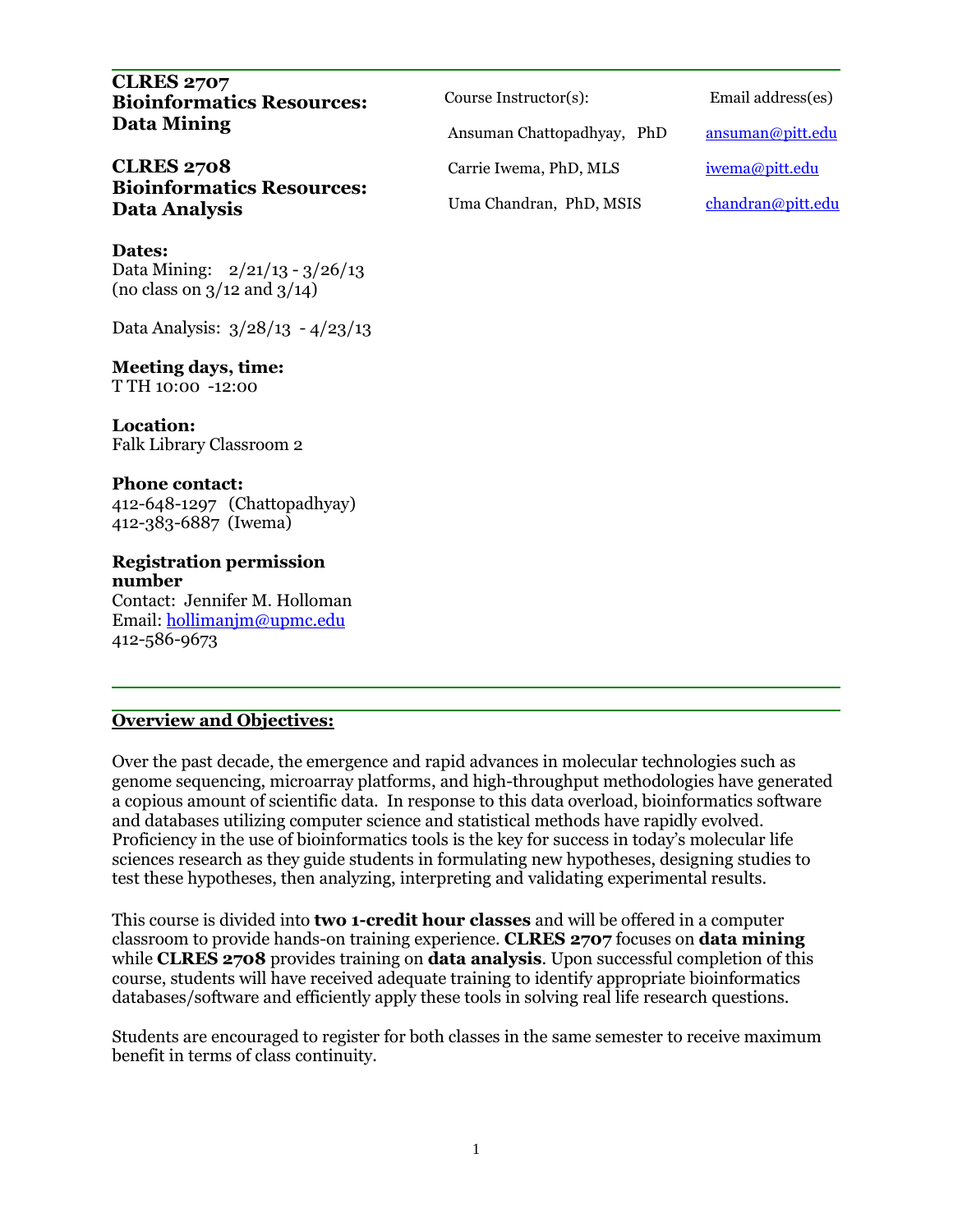# **Responsibilities:**

- Reading assignments are strongly recommended to be completed before each class.
- Students must complete homework assignments by set due dates. Multimedia video presentations using screen capturing software for class lecture materials will be available to assist with solving homework questions. Students are encouraged to work together on class projects and homework, but should write up results individually. Homework assignments are to be turned in via email by 11 pm on the due date.
- **CLRES 2707**: students must prepare a gene report to be turned in on **March 28**. Students may use their own gene of interest, or an instructor-assigned gene if needed, to write a report highlighting gene and protein based information gathered from the various databases introduced in this course.
- **CLRES2708**: students must prepare a research proposal on their gene (from first class) to be (1) presented as a short PowerPoint presentation in the final class and (2) turned in as a written document. Both presentation and written proposal will be graded. In the research proposal, students are required to propose a testable hypothesis developed by using bioinformatics software covered in the class.
- Attendance and participation in class are required.
- Evaluation criteria for this class will be based on completion of the written assignments, and the final presentation.

# **Course Requirements:**

### **CLRES 2707**

| Homework assignments | 60% |
|----------------------|-----|
| Gene Report          | 40% |

### **CLRES 2708**

| Homework assignments                  | 60%  |
|---------------------------------------|------|
| Research Proposal                     | 30%  |
| <b>Research Proposal Presentation</b> | 10\% |

### **Attendance Policy:**

Students are expected to sign-in to each class (computer provided in suite lobby). If a problem is encountered with the sign-in system, please contact the course instructor(s) as well as Lauren Talotta [\(talottals@upmc.edu\)](mailto:talottals@upmc.edu) immediately.

### **Course Grading Scale:**

For the computation of the final course grade, the following grading scale will be used:

| 90-100= $A$     | $80 - 85 = B$ | $70 - 75 = C$ | $60 - 65 = D$ |
|-----------------|---------------|---------------|---------------|
| $86 - 89 = B +$ | 76-79=C+      | $66-69=D+$    | $<60=F$       |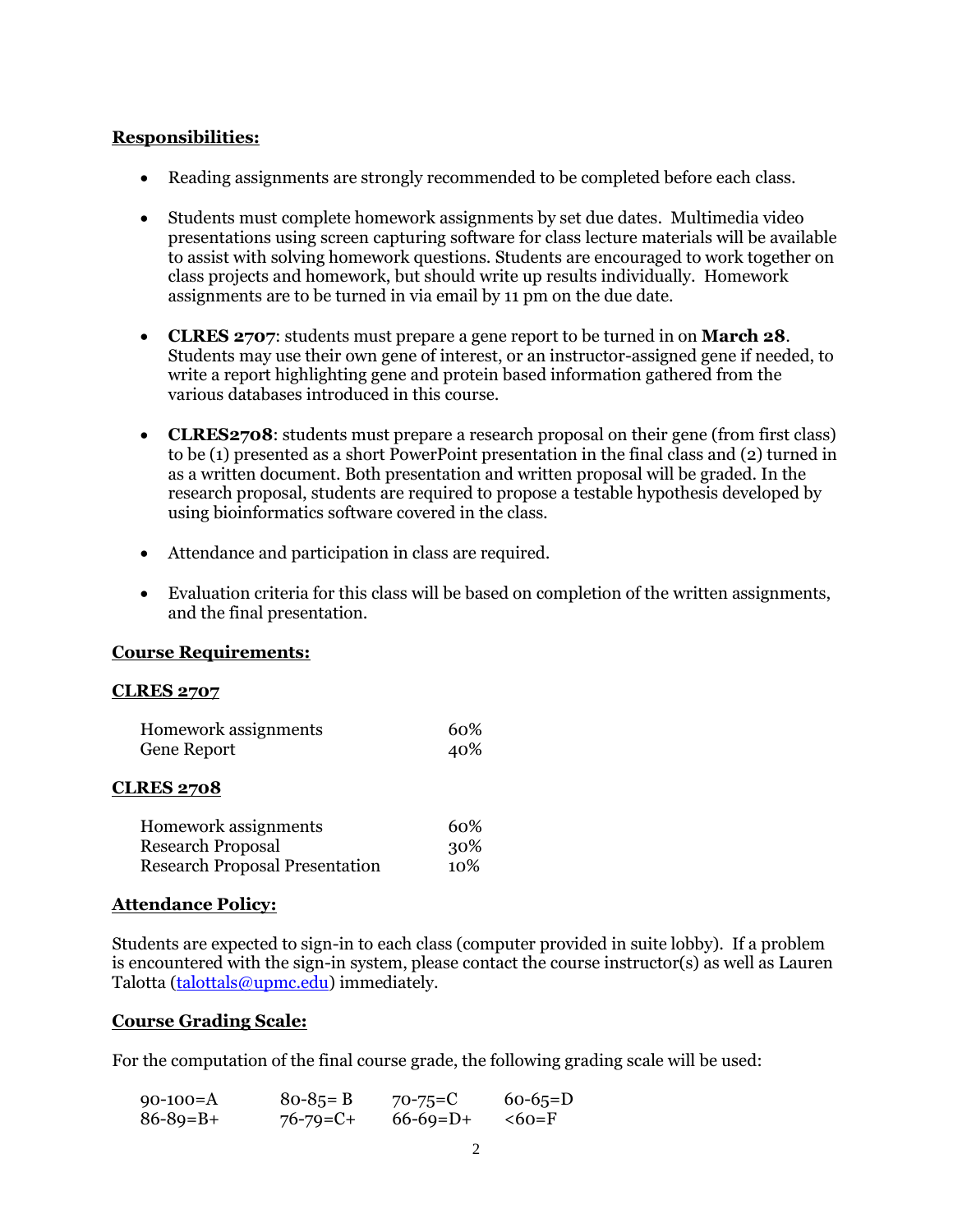# **Required Textbook:**

There is no required textbook for this class. Reading assignments from selected online articles are recommended to be completed before each class.

# **Website resources:**

Links to lecture-covered Websites on each session will be posted on the Courseweb page.

# **Academic Integrity:**

Students in this course will be expected to comply with the University of [Pittsburgh's](file:///C:/Users/techuser/AppData/Local/Fall%202008/University%20of%20Pittsburgh) Policy on Academic Integrity [\(http://www.provost.pitt.edu/info/ai1.html\).](file:///C:/Users/techuser/AppData/Local/Fall%202008/University%20of%20Pittsburgh) Any student suspected of violating this obligation for any reason during the semester will be required to participate in the procedural process, initiated at the instructor level, as outlined in the University Guidelines on Academic Integrity. This may include, but is not limited to, the confiscation of the examination of any individual suspected of violating University Policy. Furthermore, no student may bring any unauthorized materials to an exam, including dictionaries and programmable calculators.

# **Course Schedule**

# **CLRES 2707; Bioinformatics Resources: Data Mining**

### **Date: February 21, 2013**

### **Session 1: Literature Informatics: Beyond PubMed Chattopadhyay/Iwema Next Generation Literature Searching**

# **At the conclusion of this lecture, students will be able to:**

- 1. Formulate complex queries using Medical Subject Heading terms to retrieve relevant literature from PubMed
- 2. Identify genes associated with a disease
- 3. Determine mutations that are reported to be linked to a disease or a phenotype
- 4. Retrieve NIH funded grant information
- 5. Describe post publication matrix, e.g. Journal impact factors
- 6. Identify the appropriate journal for manuscript submission
- 7. Locate appropriate bioinformatics tools for data analysis

# **Topics:**

- 1. Course Overview
- 2. Introduction to Medical Subject Headings
- 3. Overview of next generation literature mining tools
- 4. Introduction to text similarity searching software
- 5. Introduction to NIH research funding database
- 6. Overview of online resources on gene-disease association
- 7. Overview of online reference management tools
- 8. Introduction to search engines for life sciences research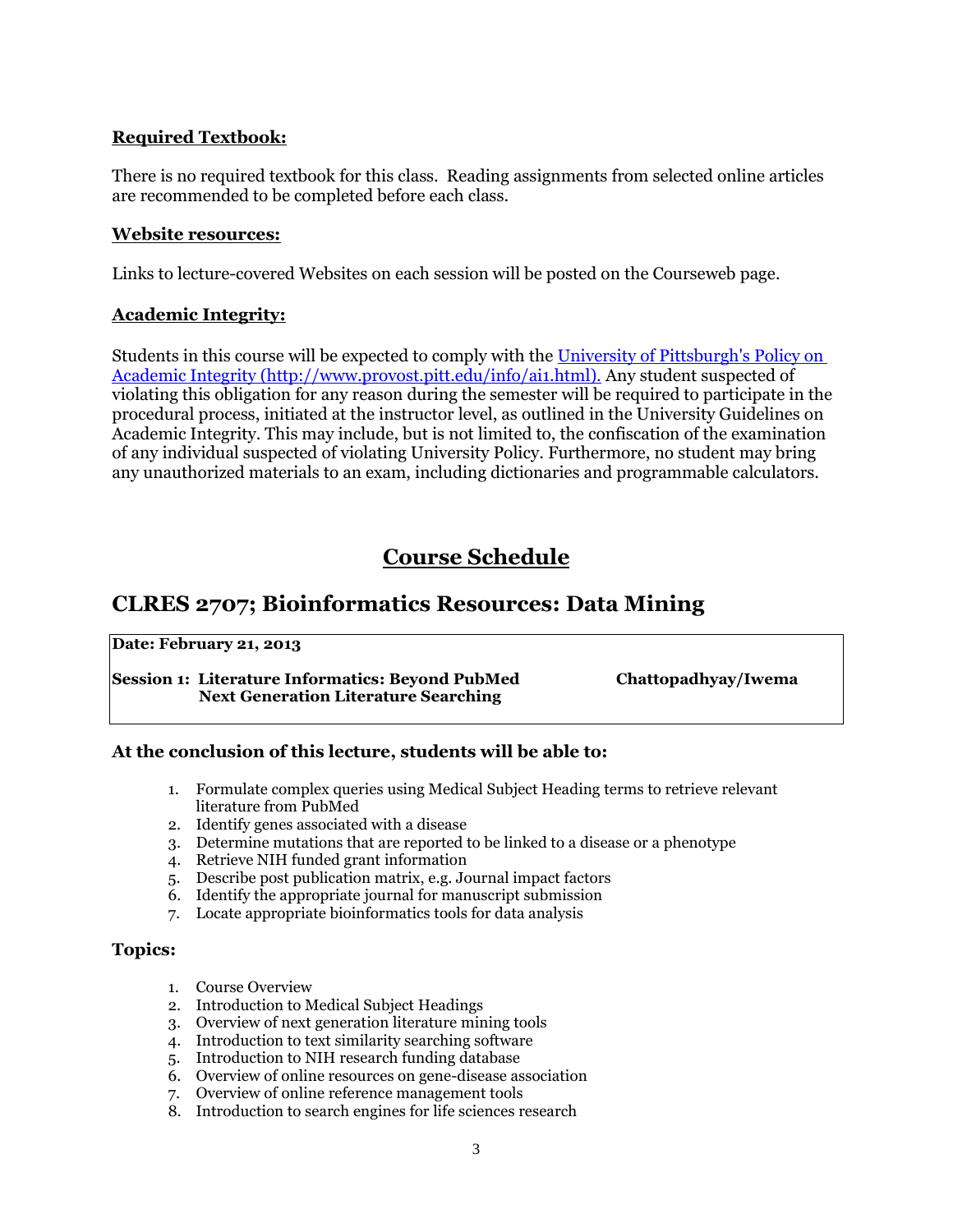# **Recommended Reading(s):**

- 1. Lu Z. (2011) PubMed and beyond: a survey of web tools for searching biomedical literature. Databas (Oxford) Jan 18
- 2. Chen YB etal., (2007) The online Bioinformatics Resources Collection. Nucleic Acids Research Jan 35 D780

# **Homework assignment 1:** Answer the assigned questions. Due: March 5

**Date: February 26, 2013**

**Session 2: Genome Biology (part 1) Chattopadhyay**

# **At the conclusion of this lecture, the student will be able to:**

- 1. Retrieve genome sequence information by formulating complex queries in the organism genome sequence databases
- 2. Understand, customize & manipulate various display options in the UCSC genome browsers
- 3. Extract functional information from the annotated genome data
- 4. Map a region of human genome into other model organisms, such as mouse
- 5. Place a short nucleotide or protein sequence in the human genome

### **Topics:**

- 1. Brief overview of genome biology
- 2. Introduction to organism whole genome sequencing projects
- 3. Genome sequence databases
- 4. Genome Browsers : UCSC browser

### **Recommended Reading(s):**

1. [Karolchik D,](http://www.ncbi.nlm.nih.gov/pubmed?term=%22Karolchik%20D%22%5BAuthor%5D) [Hinrichs AS,](http://www.ncbi.nlm.nih.gov/pubmed?term=%22Hinrichs%20AS%22%5BAuthor%5D) [Kent WJ.](http://www.ncbi.nlm.nih.gov/pubmed?term=%22Kent%20WJ%22%5BAuthor%5D) (2011) The UCSC Genome Browser[. Curr Protoc Hum](http://www.ncbi.nlm.nih.gov/pubmed/21975940)  [Genet.O](http://www.ncbi.nlm.nih.gov/pubmed/21975940)ct;Chapter 18:Unit18.6.

### **Homework assignment 2:** Answer the assigned questions. Due: March 19

# **Date: February 28, 2013**

**Session 3: Genome Biology (part 2) Chattopadhyay**

### **At the conclusion of this lecture, the student will be able to:**

- 1. Formulate queries and interpret the result display in MapViewer (NCBI)
- 2. Understand, customize and manipulate various display options in the Ensembl and GBrowse
- 3. Retrieve genomic data associated with a genome track in text format, calculate intersections between tracks and fetch DNA sequence covered by a track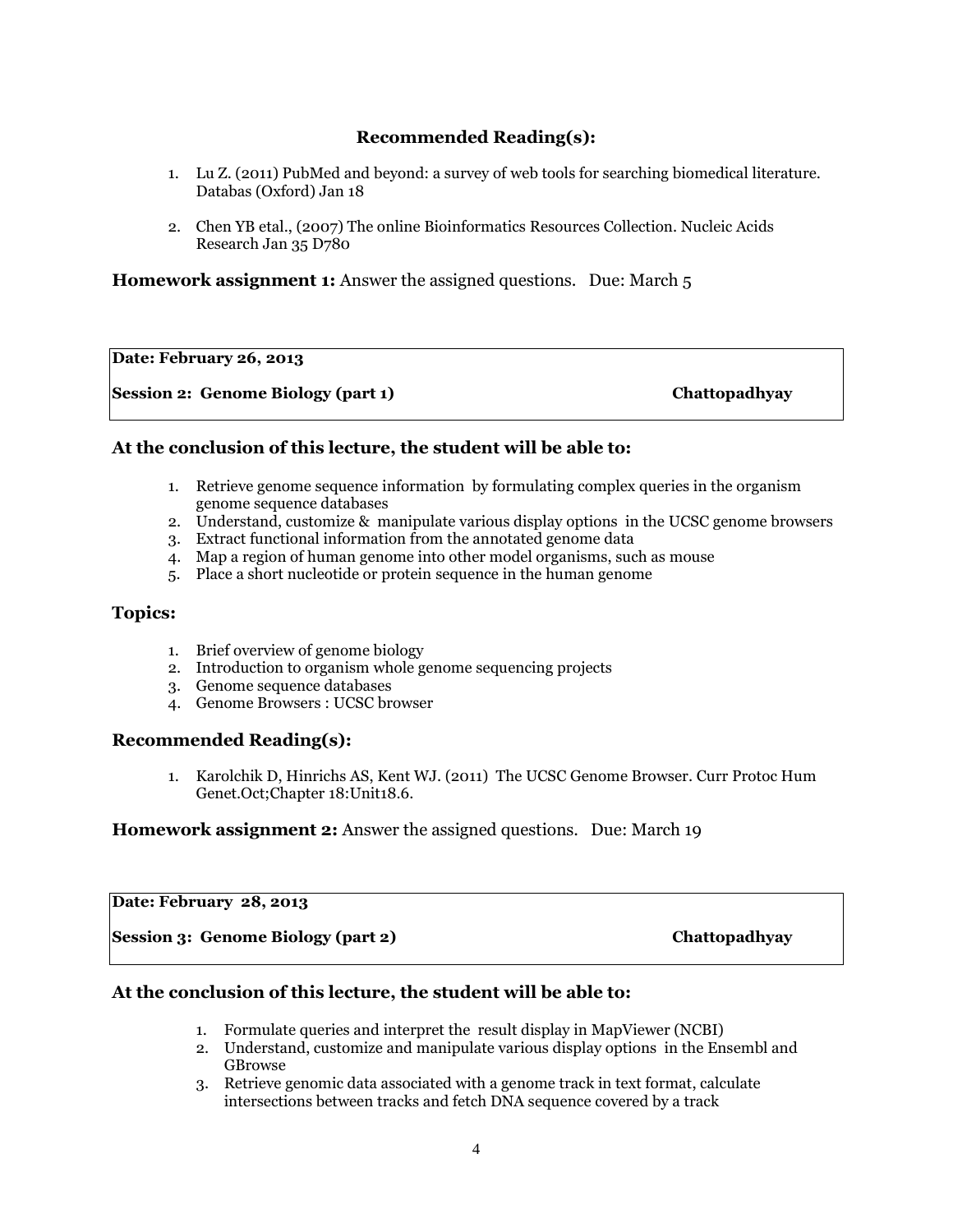# **Topics:**

- 1. Genome Browsers: Map Viewer , Ensembl, GBrowse
- 2. Microbial genome: Integrated Microbial Genome
- 3. Genome Table Browser

# **Recommended Reading(s):**

- 1. [Karolchik D,](http://www.ncbi.nlm.nih.gov/pubmed?term=%22Karolchik%20D%22%5BAuthor%5D) [Hinrichs AS,](http://www.ncbi.nlm.nih.gov/pubmed?term=%22Hinrichs%20AS%22%5BAuthor%5D) [Kent WJ.](http://www.ncbi.nlm.nih.gov/pubmed?term=%22Kent%20WJ%22%5BAuthor%5D) (2011) The UCSC Genome Browser. [Curr Protoc](http://www.ncbi.nlm.nih.gov/pubmed/21975940)  [Hum Genet.O](http://www.ncbi.nlm.nih.gov/pubmed/21975940)ct;Chapter 18:Unit18.6.
- 2. [Wolfsberg TG.](http://www.ncbi.nlm.nih.gov/pubmed?term=%22Wolfsberg%20TG%22%5BAuthor%5D) (2011) Using the NCBI Map Viewer to browse genomic sequence data. [Curr Protoc Hum Genet.](http://www.ncbi.nlm.nih.gov/pubmed/21480181) Apr;Chapter 18:Unit18.5.

# **Homework assignment 3:** Answer the assigned questions. Due: March 19

### **Date: March 5, 2013**

**Session 4: Gene Information and Regulation Chattopadhyay** 

# **At the conclusion of this lecture, the student will be able to:**

- 1. Retrieve gene related information, such as reference sequences, homologous sequences, gene expression, disease association etc.,
- 2. Identify promoter sequence of a gene
- 3. Determine transcription factor binding sites present in a DNA sequence
- 4. Interpret the Encyclopedia of DNA Element (ENCODE)Project produced genome wide Histone modifications and DNA methylation data and identify promoter, enhancer and silencer sequence(s) present in a genomic region

### **Topics:**

- 1. Overview of gene-centered information resources
- 2. Brief overview of gene regulatory elements
- 3. Promoter databases
- 4. Transcription factors Databases
- 5. Encyclopedia of DNA Element Project Data Browser
- 6. MicroRNA Resources

### **Recommended Reading(s):**

- 1. [Gibney G,](http://www.ncbi.nlm.nih.gov/pubmed?term=%22Gibney%20G%22%5BAuthor%5D) [Baxevanis AD.](http://www.ncbi.nlm.nih.gov/pubmed?term=%22Baxevanis%20AD%22%5BAuthor%5D) (2011) Searching NCBI Databases Using Entrez**.** [Curr Protoc](http://www.ncbi.nlm.nih.gov/pubmed/21975942)  [Hum Genet.](http://www.ncbi.nlm.nih.gov/pubmed/21975942) Oct;Chapter 6:Unit6.10.
- 2. ENCODE Project [Consortium,](http://www.ncbi.nlm.nih.gov/pubmed?term=%22ENCODE%20Project%20Consortium%22%5BCorporate%20Author%5D) (2011) A user's guide to the encyclopedia of DNA elements (ENCODE). [PLoS Biol.](http://www.ncbi.nlm.nih.gov/pubmed/21526222) 2011 Apr;9(4):e1001046.

**Homework assignment 4:** Answer the assigned questions. Due: March 19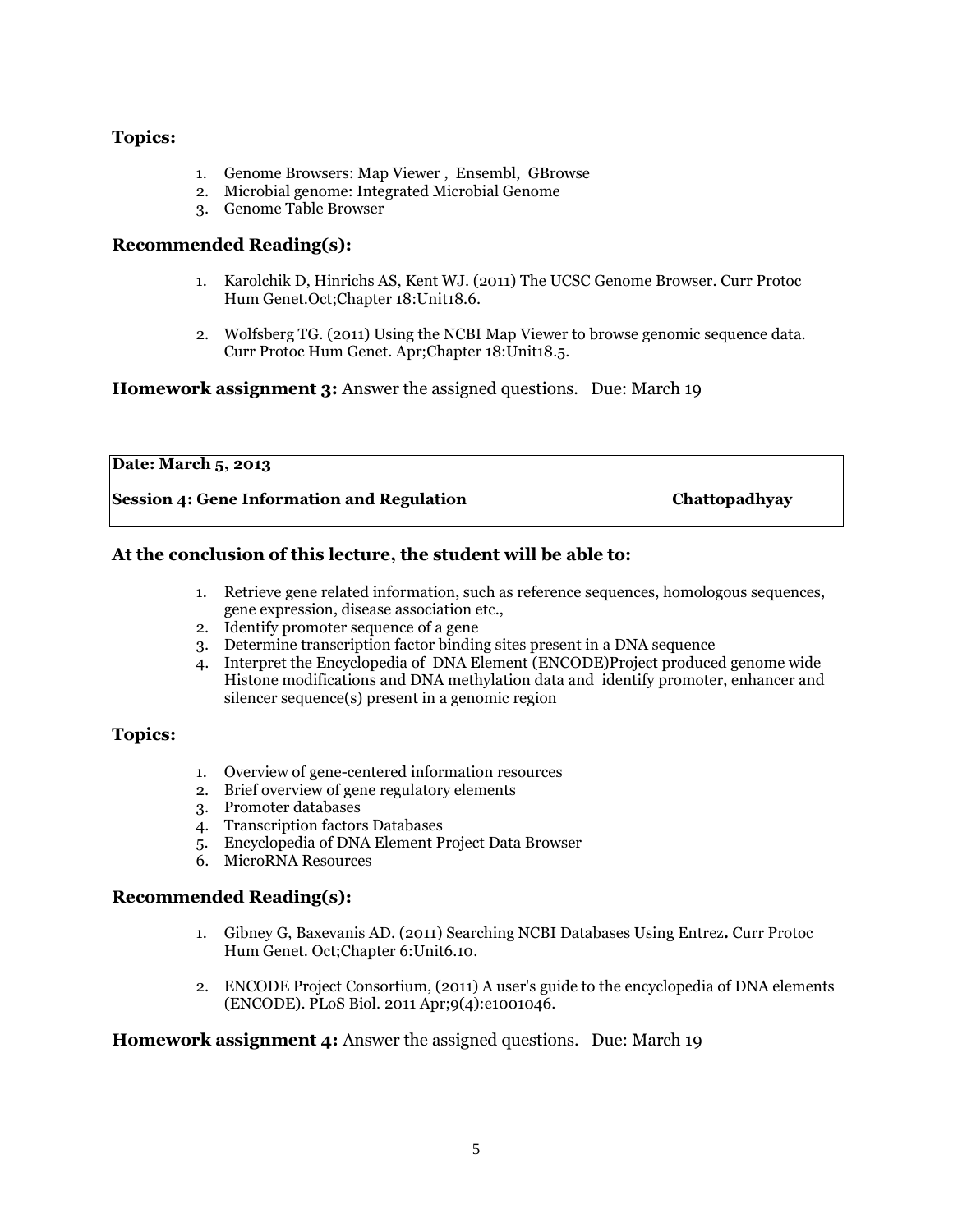**Date: March 7, 2013**

### **Session 5: Protein Knowledge Bases (part 1) Chattopadhyay**

### **At the conclusion of this lecture, the student will be able to:**

- 1. Perform searches in UniProt database and can retrieve a variety of protein related information, such as amino acid sequence, post translational modifications, domain architecture, etc.,
- 2. Identify interacting partners for a protein of interest

# **Topics:**

- 1. Overview of protein-centered information gateways
	- a. UniProt
	- b. Ingenuity IPA
	- c. BioBase Protein Knowledge Library
	- d. NextBio
- 2. Protein Domain Databases
	- a. InterPro
	- b. Molecular Modeling Database
- 3. Protein Protein interactions
	- a. GRID
	- b. STRING

### **Recommended Reading(s):**

- 1. [O'Donovan C,](http://www.ncbi.nlm.nih.gov/pubmed?term=%22O) [Apweiler R.](http://www.ncbi.nlm.nih.gov/pubmed?term=%22Apweiler%20R%22%5BAuthor%5D) (2011) A guide to UniProt for protein scientists[. Methods Mol](http://www.ncbi.nlm.nih.gov/pubmed/21082425)  [Biol.](http://www.ncbi.nlm.nih.gov/pubmed/21082425) 694:25-35.
- 2. [Szklarczyk D,](http://www.ncbi.nlm.nih.gov/pubmed?term=%22Szklarczyk%20D%22%5BAuthor%5D) etal., (2011) The STRING database in 2011: functional interaction networks of proteins, globally integrated and scored. [Nucleic Acids Res.](http://www.ncbi.nlm.nih.gov/pubmed/21045058?dopt=Abstract) 2011 Jan;39 (Database issue):D561-8.

### **Homework assignment 5:** Answer the assigned questions. Due: March 19

### **Date: March 19, 2013**

### **Session 6: Protein Structures Chattopadhyay**

### **At the conclusion of this lecture, the student will be able to:**

- 1. Retrieve secondary structure (helix and turns) information for a protein
- 2. Retrieve 3D structure of a protein
- 3. Visualize proteins 3D structure by manipulating display parameters present in a structure viewer software

### **Topics:**

- 1. Introduction to protein structure databases
	- a. Protein Databank
	- b. NCBI Structure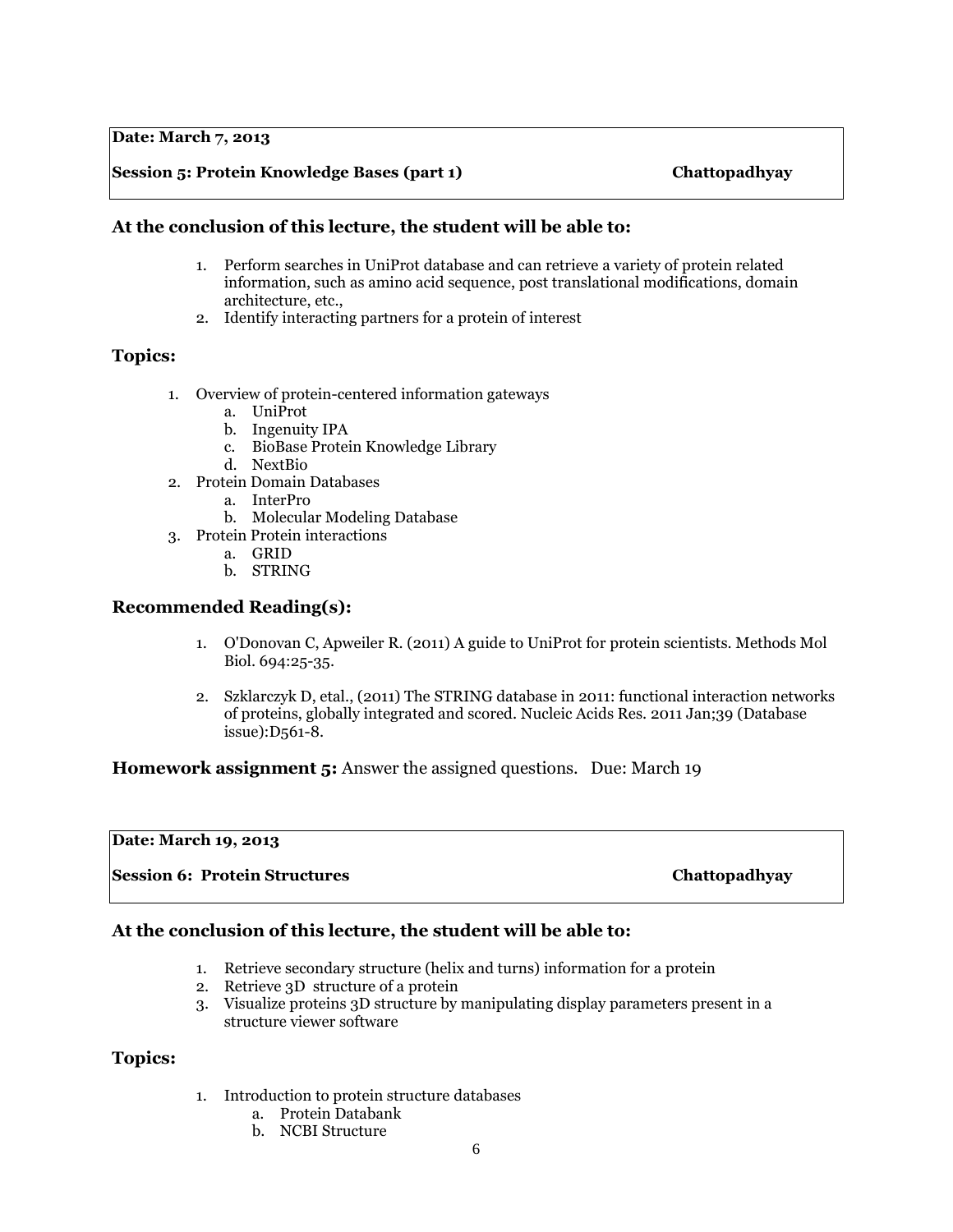2. 3D structure view a. Cn3D and FirstGlance

### **Recommended Reading(s):**

- 1. [Gibney G,](http://www.ncbi.nlm.nih.gov/pubmed?term=%22Gibney%20G%22%5BAuthor%5D) [Baxevanis AD.](http://www.ncbi.nlm.nih.gov/pubmed?term=%22Baxevanis%20AD%22%5BAuthor%5D) (2011) Searching NCBI Databases Using Entrez**.** [Curr Protoc](http://www.ncbi.nlm.nih.gov/pubmed/21975942)  [Hum Genet.](http://www.ncbi.nlm.nih.gov/pubmed/21975942) Oct;Chapter 6:Unit6.10.
- 2. [Rose PW,](http://www.ncbi.nlm.nih.gov/pubmed?term=%22Rose%20PW%22%5BAuthor%5D) etal. (2011) The RCSB Protein Data Bank: redesigned web site and web services. [Nucleic Acids Res.](http://www.ncbi.nlm.nih.gov/pubmed/21036868) Jan;39(Database issue):D392-401.

**Homework assignment 6:** Answer the assigned questions. Due: March 26

### **Date: March 21, 2013**

**Session 7: Genetic Variations and Chattopadhyay Somatic Mutations in Cancer**

# **At the conclusion of this lecture, the student will be able to:**

- 1. Identify SNPs and CNVs present in a gene sequence
- 2. Retrieve somatic mutations present in a gene reported in various cancer sub types
- 3. Retrieve chromosomal aberrations associated with cancers
- 4. Predict the functional consequences for a mutation

### **Topics:**

- 1. Brief overview of human genetic variations
- 2. Introduction to various variation databases
	- a. Single Nucleotide Polymorphism dbSNP
		- b. Copy Number Variations Database of Genomic Variants (DGV) and dbVar
	- c. Online Mendelian Inheritance in man (OMIM)
	- d. Human Gene Mutation Database
	- e. Catalogue of somatic mutations in cancer-COSMIC
- 3. Functional analysis of mutation
	- a. FastSNP

### **Recommended Reading(s):**

- 1. [Forbes SA](http://www.ncbi.nlm.nih.gov/pubmed?term=%22Forbes%20SA%22%5BAuthor%5D) etal. (2011) COSMIC: mining complete cancer genomes in the Catalogue of Somatic Mutations in Cancer. [Nucleic Acids Res.](http://www.ncbi.nlm.nih.gov/pubmed/20952405) Jan;39(Database issue):D945-50.
- 2. [Ashley EA,](http://www.ncbi.nlm.nih.gov/pubmed?term=%22Ashley%20EA%22%5BAuthor%5D)(2010) Clinical assessment incorporating a personal genome. [Lancet.](http://www.ncbi.nlm.nih.gov/pubmed/20435227) May 1;375(9725):1525-35.

**Homework assignment 7:** Answer the assigned questions. Due: March 26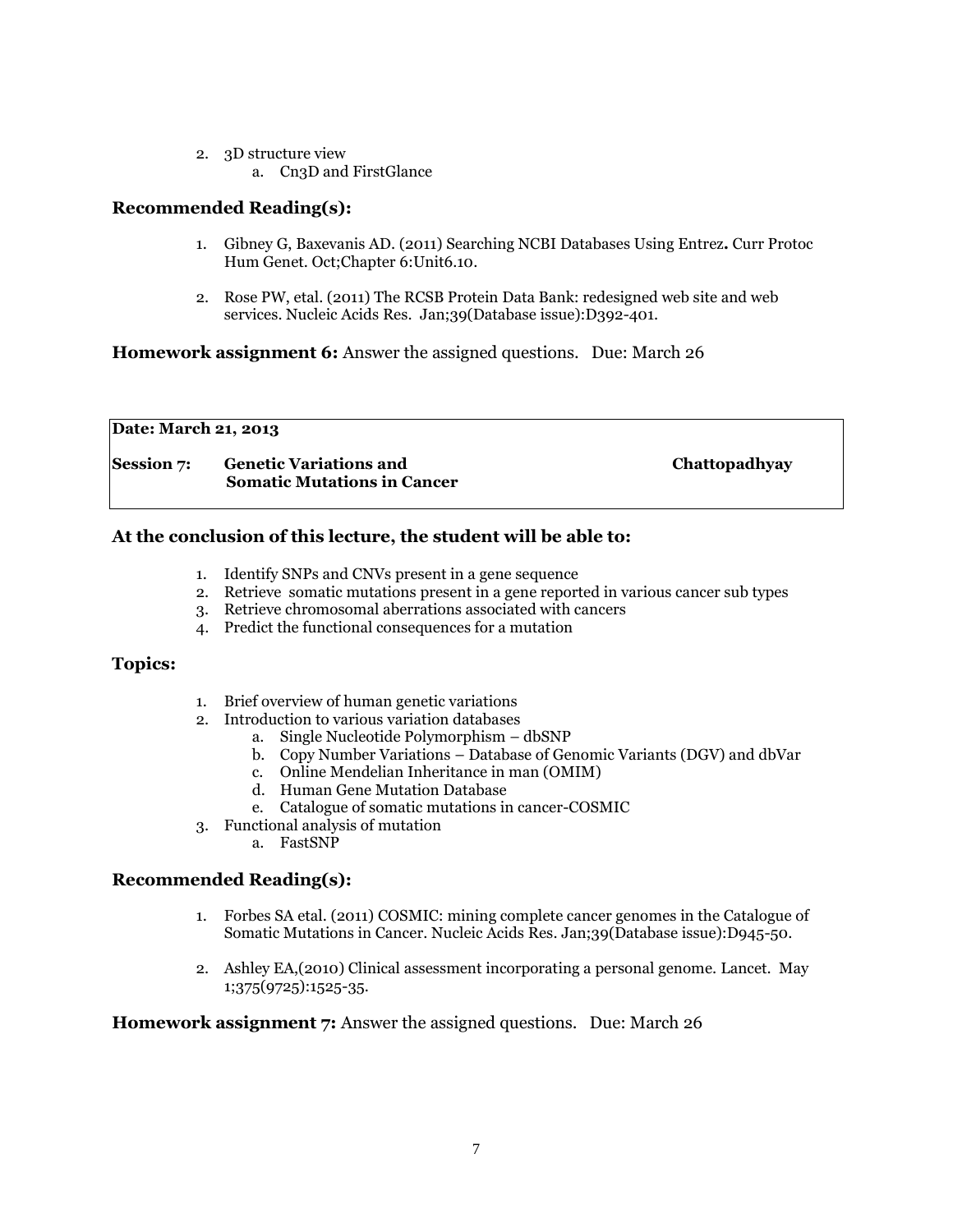**Date: March 26, 2012**

**Session 8: Review on Gene Report Chattopadhyay/Iwema** 

# **Due March 28: Gene Report**

**End of CLRES 2707; Bioinformatics Resources: Data Mining**

# **CLRES 2708; Bioinformatics Resources: Data Analysis**

### **Date: March 28, 2013**

**Session 1 : Nucleotide Sequence Analysis Chattopadhyay**

### **At the conclusion of this lecture, the student will be able to:**

- 1. Design PCR primers to amplify a DNA sequence
- 2. Perform *in silico* restriction digestion mapping
- 3. Create a digital vector map
- 4. Generate a multiple DNA sequences alignment plot

### **Topics:**

- 1. Overview of molecular biology Sequence analysis software packages
- 2. Introduction to CLC Main Workbench
- 3. PCR primer design
- 4. Restriction digestion mapping
- 5. Plasmid map drawing
- 6. *In silico* cloning

### **Recommended Reading(s):**

1. Untergasser A, etal, (2007) Primer3Plus, an enhanced web interface to Primer3. [Nucleic](http://www.ncbi.nlm.nih.gov/pubmed/17485472)  [Acids Res.](http://www.ncbi.nlm.nih.gov/pubmed/17485472) 2007 Jul;35(Web Server issue):W71-4. Epub 2007 May 7.

### **Homework assignment 1:** Answer the assigned questions. Due: April 09

### **Date: April 02, 2013**

**Session 2 : Protein Sequence Analysis Chattopadhyay**

### **At the conclusion of this lecture, the student will be able to:**

- 1. Analyze a protein sequence and generate a hydropathicity plot
- 2. Predict interacting partners for a protein of interest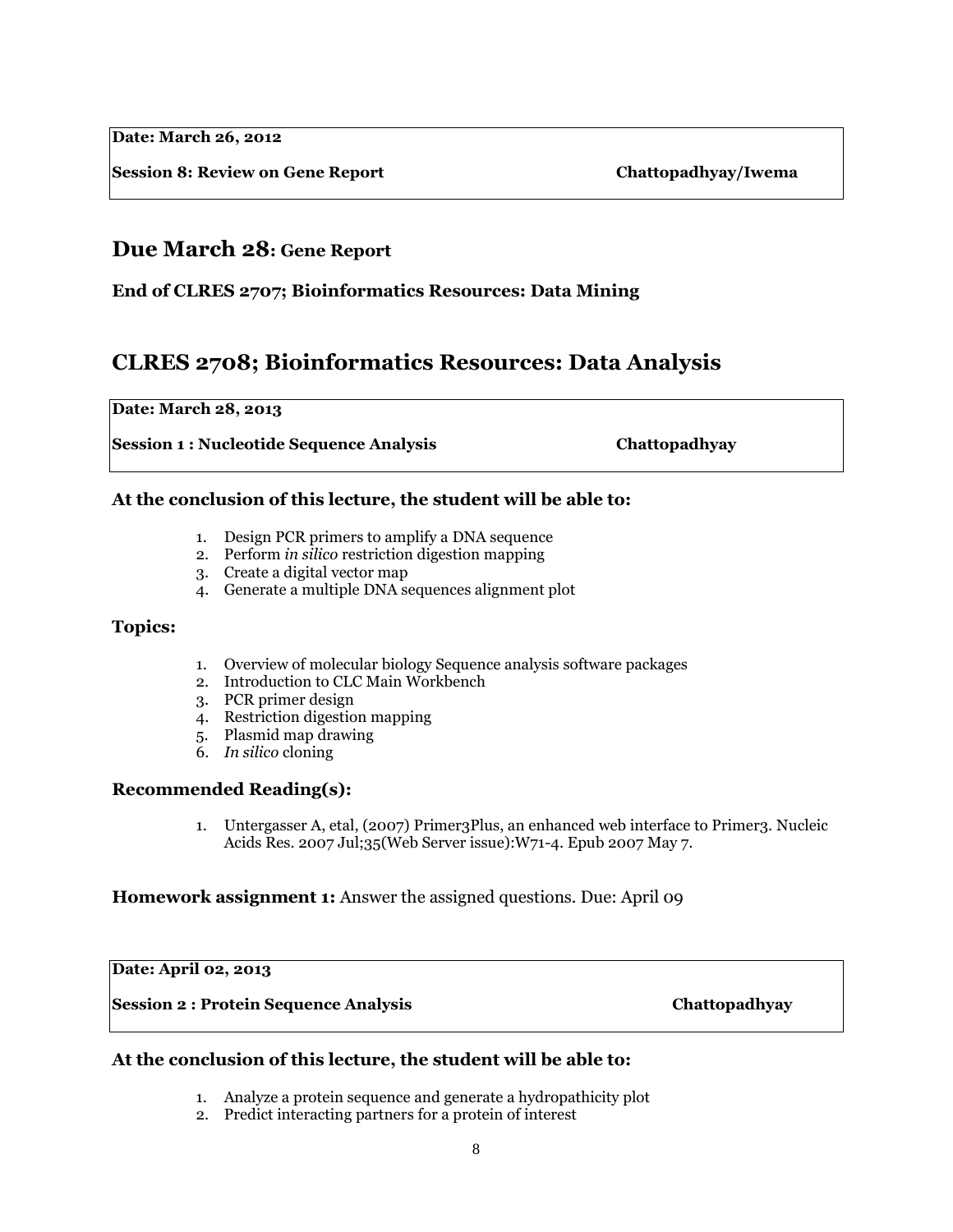- 3. Predict potential kinase specific phosphorylation sites
- 4. Generate a multiple sequence alignment plot

# **Topics:**

- 1. Introduction to CLC Main Workbench-protein sequence analysis tools
- 2. Overview of ExPASy proteomics tools
- 3. Multiple sequence analysis
- 4. Protein interaction partner prediction
- 5. Post translational modification prediction

# **Recommended Reading(s):**

1. [Xue Y,](http://www.ncbi.nlm.nih.gov/pubmed?term=%22Xue%20Y%22%5BAuthor%5D) etal. (2008) GPS 2.0, a tool to predict kinase-specific phosphorylation sites in hierarchy. [Mol Cell Proteomics.](http://www.ncbi.nlm.nih.gov/pubmed/18463090) 2008 Sep;7(9):1598-608. Epub 2008 May 6.

# **Homework assignment 2:** Answer the assigned questions. Due: April 09

# **Date: April 04, 2013**

**Session 3 : Sequence Similarity Searching Chattopadhyay**

# **At the conclusion of this lecture, the student will be able to:**

- 1. Understand basic theories behind sequence similarity search algorithms
- 2. Perform a sequence similarity search against a DNA or Protein databases
- 3. Interpret and manipulate the BLAST search result by selecting the appropriate algorithms and display parameters available in the NCBI BLAST server

# **Topics:**

- 1. Introduction to sequence similarity search algorithms
- 2. Basic Local Alignment Search Tools (BLAST) a. PSI BLAST
	- b. PHI BLAST
- 3. Pre-computed BLAST Links database ( BLINK)

# **Recommended Reading(s):**

1. [Wheeler D,](http://www.ncbi.nlm.nih.gov/pubmed?term=%22Wheeler%20D%22%5BAuthor%5D) [Bhagwat M.](http://www.ncbi.nlm.nih.gov/pubmed?term=%22Bhagwat%20M%22%5BAuthor%5D) (2007) BLAST QuickStart: example-driven webbased BLAST tutorial[. Methods Mol Biol.](http://www.ncbi.nlm.nih.gov/pubmed/17993672) 2007; 395:149-76.

# **Homework assignment 3:** Answer the assigned questions. Due: April 16

### **Date: April 09, 2013**

**Session 4 : Introduction to High-Throughput Gene Expression Chandran Microarray Data Repositories**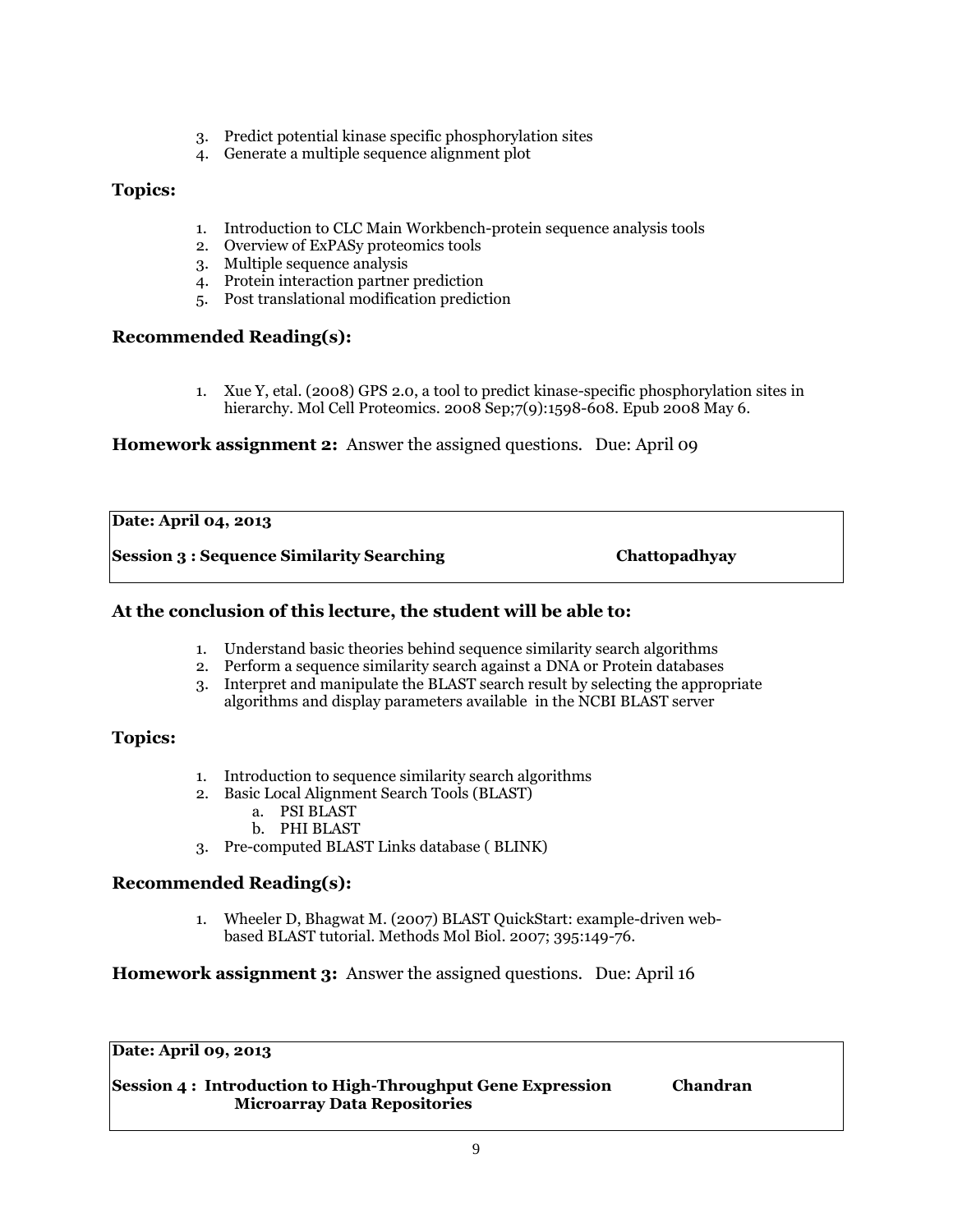# **At the conclusion of this lecture, the student will be able to:**

- 1. Understand basic concepts present in various gene expression measurement technologies
- 2. Identify differential expressed genes in a condition of interest
- 3. Identify conditions where a gene of interest is differentially expressed and download the expression data from microarray database for further statistical analysis

### **Topics:**

- 1. Introduction to high-throughput gene expression technologies
- 2. Brief overview of microarray platforms and data types
- 3. Overview of high-throughput gene expression data repositories
	- a. NCBI Gene Expression Omnibus ( GEO)
	- b. EBI Array Express
	- c. Next Bio

# **Recommended Reading(s):**

1. [Barrett T,](http://www.ncbi.nlm.nih.gov/pubmed?term=%22Barrett%20T%22%5BAuthor%5D) etal. (2009) NCBI GEO: archive for high-throughput functional genomic data. [Nucleic Acids Res.](http://www.ncbi.nlm.nih.gov/pubmed/18940857) Jan;37(Database issue):D885-90.

### **Homework assignment 4:** Answer the assigned questions. Due: April 16

### **Date: April 11, 2013**

### **Session 5 : Microarray Data Analysis Chattopadhyay**

# **At the conclusion of this lecture, the student will be able to:**

1. Export downloaded gene expression data into a microarray data analysis software package and run powerful statistical tools to analyze and visualize the transcriptomics data and generate a list of differentially expressed genes.

### **Topics:**

- 1. Overview of microarray data analysis software packages
- 2. Outline of microarray analysis pipelines
- 3. Quality control and Data pre-processing
- 4. Normalization and statistical tests for differential expressions
- 5. Class discovery, comparison and prediction

### **Recommended Reading(s):**

1. [Simon R,](http://www.ncbi.nlm.nih.gov/pubmed?term=%22Simon%20R%22%5BAuthor%5D) etal. (2007) Analysis of gene expression data using BRB-ArrayTools[. Cancer](http://www.ncbi.nlm.nih.gov/pubmed?term=%20PMC2675854)  [Inform.](http://www.ncbi.nlm.nih.gov/pubmed?term=%20PMC2675854) Feb 4; 3:11-7.

**Homework assignment 5:** Answer the assigned questions. Due: April 23